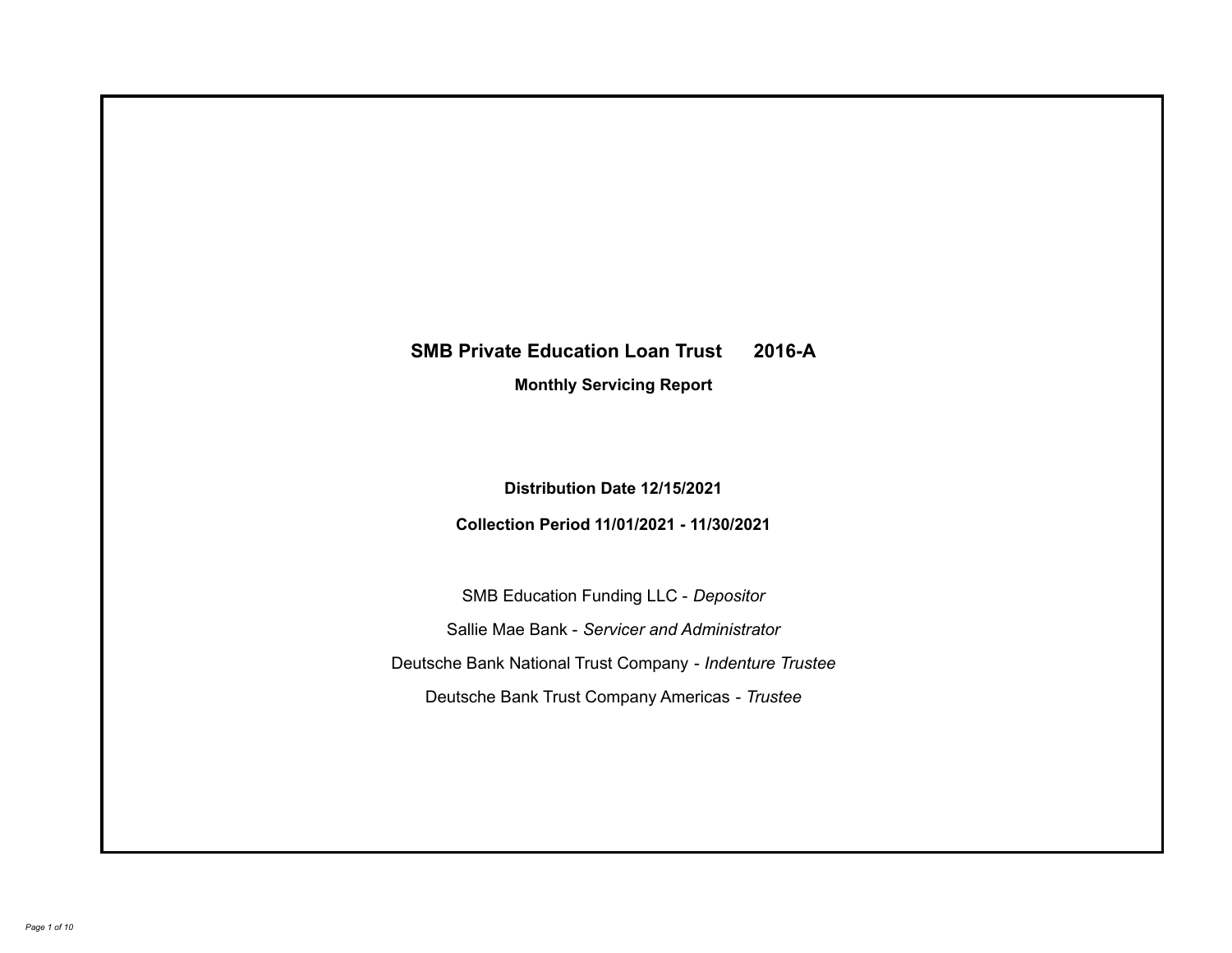A

| A           | <b>Student Loan Portfolio Characteristics</b>      |                                                 | Settlement Date<br>05/26/2016 | 10/31/2021       | 11/30/2021       |
|-------------|----------------------------------------------------|-------------------------------------------------|-------------------------------|------------------|------------------|
|             | <b>Principal Balance</b>                           |                                                 | \$585,861,635.84              | \$237,067,466.52 | \$233,055,182.87 |
|             | Interest to be Capitalized Balance                 |                                                 | 32,367,510.93                 | 8,505,780.76     | 7,596,286.33     |
|             | Pool Balance                                       |                                                 | \$618,229,146.77              | \$245,573,247.28 | \$240,651,469.20 |
|             |                                                    |                                                 | 8.16%                         | 7.73%            | 7.74%            |
|             | Weighted Average Coupon (WAC)                      |                                                 | 134.18                        | 126.33           | 126.19           |
|             | Weighted Average Remaining Term<br>Number of Loans |                                                 | 53,959                        | 22,147           | 21,680           |
|             | Number of Borrowers                                |                                                 | 52,283                        | 21,369           | 20,913           |
|             | Pool Factor                                        |                                                 |                               | 0.397220430      | 0.389259339      |
|             |                                                    | Since Issued Total Constant Prepayment Rate (1) |                               | 9.55%            | 9.54%            |
| B           | <b>Debt Securities</b>                             | <b>Cusip/Isin</b>                               | 11/15/2021                    |                  | 12/15/2021       |
|             | A <sub>2</sub> A                                   | 78449FAB7                                       | \$75,495,674.81               |                  | \$73,361,972.15  |
|             | A <sub>2</sub> B                                   | 78449FAC5                                       | \$46,405,598.29               |                  | \$45,094,056.29  |
|             | B                                                  | 78449FAD3                                       | \$50,000,000.00               |                  | \$50,000,000.00  |
|             |                                                    |                                                 |                               |                  |                  |
| $\mathsf C$ | <b>Certificates</b>                                | <b>Cusip/Isin</b>                               | 11/15/2021                    |                  | 12/15/2021       |
|             | Residual                                           | 78449F101                                       | \$100,000.00                  |                  | \$100,000.00     |
|             |                                                    |                                                 |                               |                  |                  |
| D           | <b>Account Balances</b>                            |                                                 | 11/15/2021                    |                  | 12/15/2021       |
|             | Reserve Account Balance                            |                                                 | \$1,557,854.00                |                  | \$1,557,854.00   |

| <b>Asset / Liability</b>               | 11/15/2021      | 12/15/2021      |
|----------------------------------------|-----------------|-----------------|
| Overcollateralization Percentage       | 30.00%          | 30.00%          |
| Specified Overcollateralization Amount | \$73,671,974.18 | \$72,195,440.76 |
| Actual Overcollateralization Amount    | \$73,671,974.18 | \$72,195,440.76 |

(1) For additional information, see 'Since Issued CPR Methodology' found in section VIII of this report .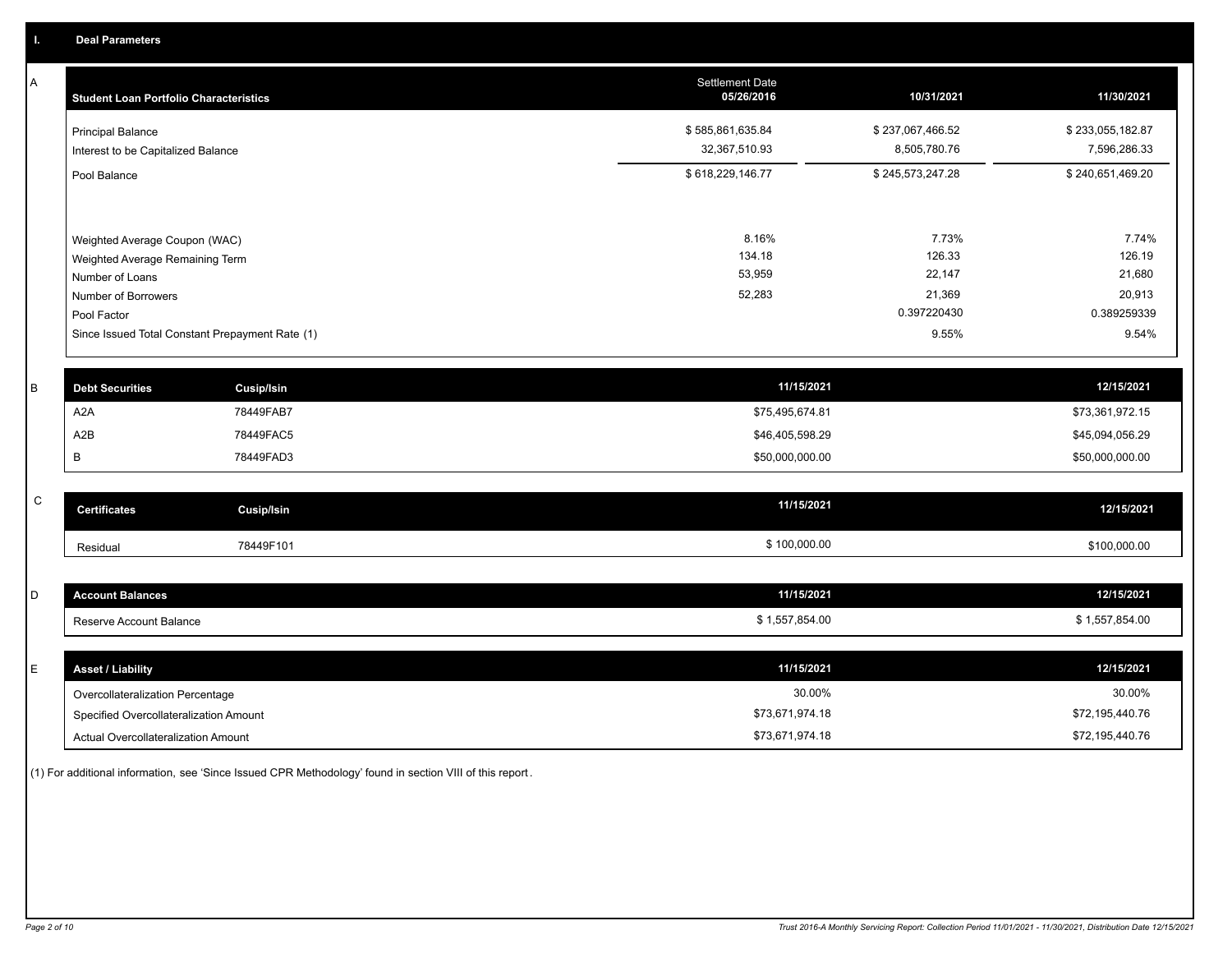# **II. 2016-A Trust Activity 11/01/2021 through 11/30/2021**

# **Total Principal Receipts \$ 4,674,506.89**  Other Principal Deposits 99,394.26 Servicer Principal Reimbursement 0.00 Seller Principal Reimbursement (453.92) Borrower Principal 4,575,566.55 A **Student Loan Principal Receipts**

## B **Student Loan Interest Receipts**

| Borrower Interest               | 1,313,854.84   |
|---------------------------------|----------------|
| Seller Interest Reimbursement   | (19.48)        |
| Servicer Interest Reimbursement | 0.00           |
| Other Interest Deposits         | 12,576.19      |
| <b>Total Interest Receipts</b>  | \$1,326,411.55 |

| C       | <b>Recoveries on Realized Losses</b>                             | \$65,393.68    |
|---------|------------------------------------------------------------------|----------------|
| D       | <b>Investment Income</b>                                         | \$142.18       |
| Е.      | <b>Funds Borrowed from Next Collection Period</b>                | \$0.00         |
| F.      | Funds Repaid from Prior Collection Period                        | \$0.00         |
| G       | Loan Sale or Purchase Proceeds                                   | \$0.00         |
| H       | Initial Deposits to Distribution Account                         | \$0.00         |
|         | <b>Excess Transferred from Other Accounts</b>                    | \$0.00         |
| J       | <b>Borrower Benefit Reimbursements</b>                           | \$0.00         |
| K       | <b>Other Deposits</b>                                            | \$0.00         |
|         | <b>Other Fees Collected</b>                                      | \$0.00         |
| M       | <b>AVAILABLE FUNDS</b>                                           | \$6,066,454.30 |
| N       | Non-Cash Principal Activity During Collection Period             | \$662,223.24   |
| $\circ$ | Aggregate Purchased Amounts by the Depositor, Servicer or Seller | \$111,970.45   |
| P       | Aggregate Loan Substitutions                                     | \$0.00         |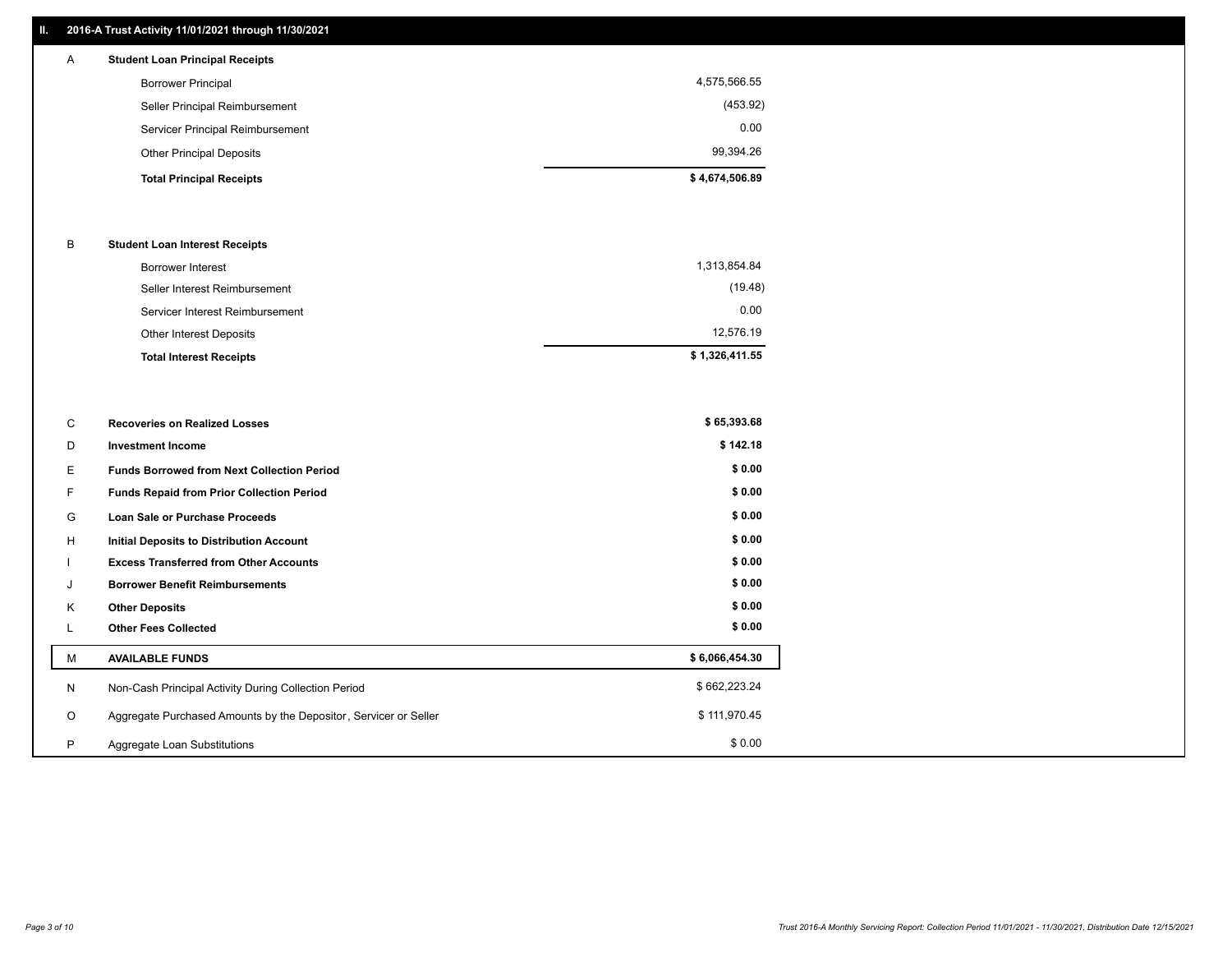| <b>Loans by Repayment Status</b> |                       |                          |            |                                                           |                |                            |                          |         |                                                           |                |                            |
|----------------------------------|-----------------------|--------------------------|------------|-----------------------------------------------------------|----------------|----------------------------|--------------------------|---------|-----------------------------------------------------------|----------------|----------------------------|
|                                  |                       |                          | 11/30/2021 |                                                           |                | 10/31/2021                 |                          |         |                                                           |                |                            |
|                                  |                       | <b>Wtd Avg</b><br>Coupon | # Loans    | Principal and<br><b>Interest Accrued</b><br>to Capitalize | % of Principal | % of Loans in<br>Repay (1) | <b>Wtd Avg</b><br>Coupon | # Loans | Principal and<br><b>Interest Accrued</b><br>to Capitalize | % of Principal | % of Loans in<br>Repay (1) |
| INTERIM:                         | IN SCHOOL             | 8.72%                    | 327        | \$5,510,541.85                                            | 2.290%         | $-$ %                      | 8.79%                    | 329     | \$5,658,175.16                                            | 2.304%         | $-$ %                      |
|                                  | <b>GRACE</b>          | 8.96%                    | 125        | \$2,597,537.26                                            | 1.079%         | $-$ %                      | 8.81%                    | 241     | \$4,474,338.56                                            | 1.822%         | $-$ %                      |
|                                  | <b>DEFERMENT</b>      | 8.48%                    | 1,477      | \$20,289,971.12                                           | 8.431%         | $-$ %                      | 8.48%                    | 1,508   | \$20,797,520.20                                           | 8.469%         | $-$ %                      |
| <b>REPAYMENT:</b>                | <b>CURRENT</b>        | 7.61%                    | 18,733     | \$198,008,117.60                                          | 82.280%        | 93.289%                    | 7.60%                    | 19,115  | \$201,012,639.14                                          | 81.854%        | 93.650%                    |
|                                  | 30-59 DAYS DELINQUENT | 8.17%                    | 389        | \$5,513,353.61                                            | 2.291%         | 2.598%                     | 8.04%                    | 341     | \$4,868,017.41                                            | 1.982%         | 2.268%                     |
|                                  | 60-89 DAYS DELINQUENT | 7.71%                    | 158        | \$2,300,361.86                                            | 0.956%         | 1.084%                     | 7.77%                    | 136     | \$2,131,381.06                                            | 0.868%         | 0.993%                     |
|                                  | 90+ DAYS DELINQUENT   | 7.81%                    | 105        | \$1,797,409.98                                            | 0.747%         | 0.847%                     | 8.11%                    | 103     | \$1,784,551.99                                            | 0.727%         | 0.831%                     |
|                                  | <b>FORBEARANCE</b>    | 7.52%                    | 366        | \$4,634,175.92                                            | 1.926%         | 2.183%                     | 7.47%                    | 374     | \$4,846,623.76                                            | 1.974%         | 2.258%                     |
| <b>TOTAL</b>                     |                       |                          | 21,680     | \$240,651,469.20                                          | 100.00%        | 100.00%                    |                          | 22,147  | \$245,573,247.28                                          | 100.00%        | 100.00%                    |

Percentages may not total 100% due to rounding \*

1 Loans classified in "Repayment" include any loan for which interim interest only, \$25 fixed payments or full principal and interest payments are due.

|                |                                                                                                                              | <b>Loans by Borrower Status</b> |         |                                                                  |                |                                |                          |         |                                                           |                |                                |
|----------------|------------------------------------------------------------------------------------------------------------------------------|---------------------------------|---------|------------------------------------------------------------------|----------------|--------------------------------|--------------------------|---------|-----------------------------------------------------------|----------------|--------------------------------|
|                |                                                                                                                              |                                 |         | 11/30/2021                                                       |                |                                | 10/31/2021               |         |                                                           |                |                                |
|                |                                                                                                                              | <b>Wtd Avg</b><br>Coupon        | # Loans | <b>Principal and</b><br><b>Interest Accrued</b><br>to Capitalize | % of Principal | % of Loans in<br>P&I Repay (2) | <b>Wtd Avg</b><br>Coupon | # Loans | Principal and<br><b>Interest Accrued</b><br>to Capitalize | % of Principal | % of Loans in<br>P&I Repay (2) |
| INTERIM:       | IN SCHOOL                                                                                                                    | 8.53%                           | 597     | \$9,762,260.54                                                   | 4.057%         | $-$ %                          | 8.55%                    | 596     | \$9,867,433.88                                            | 4.018%         | $-$ %                          |
|                | GRACE                                                                                                                        | 8.46%                           | 226     | \$4,299,441.62                                                   | 1.787%         | $-$ %                          | 8.35%                    | 438     | \$7,708,792.04                                            | 3.139%         | $-$ %                          |
|                | <b>DEFERMENT</b>                                                                                                             | 8.14%                           | 2,742   | \$36,953,066.03                                                  | 15.355%        | $-$ %                          | 8.15%                    | 2,802   | \$37,860,003.08                                           | 15.417%        | $-$ %                          |
| P&I REPAYMENT: | <b>CURRENT</b>                                                                                                               | 7.58%                           | 17,113  | \$175,538,791.02                                                 | 72.943%        | 92.566%                        | 7.57%                    | 17,375  | \$176,683,344.15                                          | 71.947%        | 92.924%                        |
|                | 30-59 DAYS DELINQUENT                                                                                                        | 8.17%                           | 378     | \$5,420,527.39                                                   | 2.252%         | 2.858%                         | 8.04%                    | 325     | \$4,715,621.16                                            | 1.920%         | 2.480%                         |
|                | 60-89 DAYS DELINQUENT                                                                                                        | 7.73%                           | 154     | \$2,266,841.53                                                   | 0.942%         | 1.195%                         | 7.77%                    | 135     | \$2,127,922.05                                            | 0.867%         | 1.119%                         |
|                | 90+ DAYS DELINQUENT                                                                                                          | 7.80%                           | 104     | \$1,776,365.15                                                   | 0.738%         | 0.937%                         | 8.10%                    | 102     | \$1,763,507.16                                            | 0.718%         | 0.927%                         |
|                | <b>FORBEARANCE</b>                                                                                                           | 7.52%                           | 366     | \$4,634,175.92                                                   | 1.926%         | 2.444%                         | 7.47%                    | 374     | \$4,846,623.76                                            | 1.974%         | 2.549%                         |
| <b>TOTAL</b>   |                                                                                                                              |                                 | 21,680  | \$240,651,469.20                                                 | 100.00%        | 100.00%                        |                          | 22,147  | \$245,573,247.28                                          | 100.00%        | 100.00%                        |
|                | Percentages may not total 100% due to rounding                                                                               |                                 |         |                                                                  |                |                                |                          |         |                                                           |                |                                |
|                | 2 Loans classified in "P&I Repayment" includes only those loans for which scheduled principal and interest payments are due. |                                 |         |                                                                  |                |                                |                          |         |                                                           |                |                                |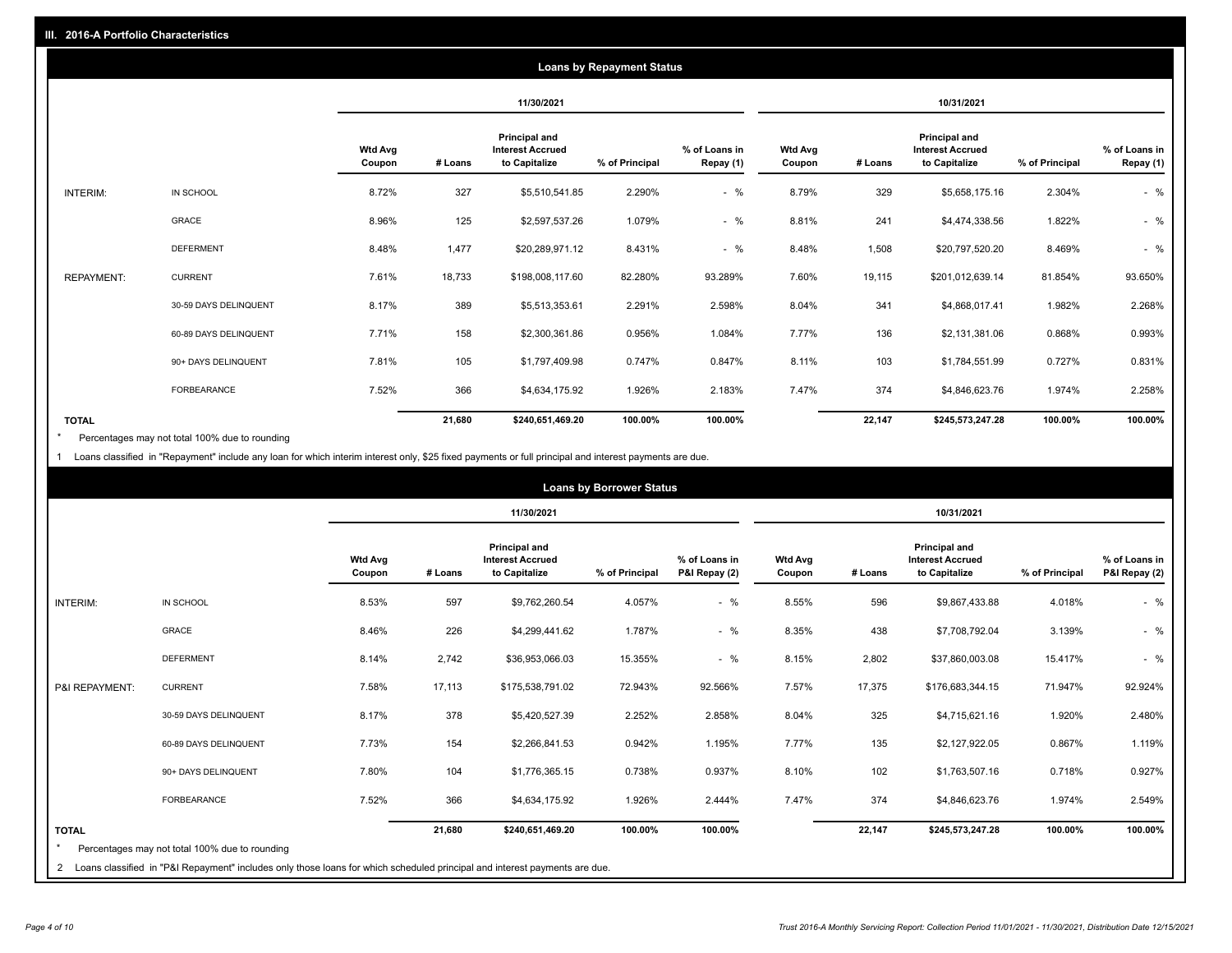|                                                                                                  | 11/30/2021       | 10/31/2021       |
|--------------------------------------------------------------------------------------------------|------------------|------------------|
| Pool Balance                                                                                     | \$240,651,469.20 | \$245,573,247.28 |
| Total # Loans                                                                                    | 21,680           | 22,147           |
| Total # Borrowers                                                                                | 20,913           | 21,369           |
| Weighted Average Coupon                                                                          | 7.74%            | 7.73%            |
| Weighted Average Remaining Term                                                                  | 126.19           | 126.33           |
| Percent of Pool - Cosigned                                                                       | 93.5%            | 93.4%            |
| Percent of Pool - Non Cosigned                                                                   | 6.5%             | 6.6%             |
| Borrower Interest Accrued for Period                                                             | \$1,486,020.54   | \$1,562,005.54   |
| <b>Outstanding Borrower Interest Accrued</b>                                                     | \$9,802,549.15   | \$10,746,486.64  |
| Gross Principal Realized Loss - Periodic *                                                       | \$407,921.10     | \$389,728.33     |
| Gross Principal Realized Loss - Cumulative *                                                     | \$28,252,490.99  | \$27,844,569.89  |
| Recoveries on Realized Losses - Periodic                                                         | \$65,393.68      | \$65,030.44      |
| Recoveries on Realized Losses - Cumulative                                                       | \$4,317,918.53   | \$4,252,524.85   |
| Net Losses - Periodic                                                                            | \$342,527.42     | \$324,697.89     |
| Net Losses - Cumulative                                                                          | \$23,934,572.46  | \$23,592,045.04  |
| Non-Cash Principal Activity - Capitalized Interest                                               | \$1,109,646.80   | \$740,075.64     |
| Since Issued Total Constant Prepayment Rate (CPR) (1)                                            | 9.54%            | 9.55%            |
| <b>Loan Substitutions</b>                                                                        | \$0.00           | \$0.00           |
| <b>Cumulative Loan Substitutions</b>                                                             | \$0.00           | \$0.00           |
| <b>Unpaid Servicing Fees</b>                                                                     | \$0.00           | \$0.00           |
| <b>Unpaid Administration Fees</b>                                                                | \$0.00           | \$0.00           |
| <b>Unpaid Carryover Servicing Fees</b>                                                           | \$0.00           | \$0.00           |
| Note Interest Shortfall                                                                          | \$0.00           | \$0.00           |
| Loans in Modification                                                                            | \$20,349,096.03  | \$20,919,984.08  |
| % of Loans in Modification as a % of Loans in Repayment (P&I)                                    | 11.00%           | 11.29%           |
|                                                                                                  |                  |                  |
| % Annualized Gross Principal Realized Loss - Periodic as a %<br>of Loans in Repayment (P&I) * 12 | 2.65%            | 2.52%            |
| % Gross Principal Realized Loss - Cumulative as a % of                                           |                  |                  |
| Original Pool Balance                                                                            | 4.57%            | 4.50%            |
|                                                                                                  |                  |                  |

\* In accordance with the Servicer's current policies and procedures, after September 1, 2017 loans subject to bankruptcy claims generally will not be reported as a charged- off unless and until they are delinquent for 120

(1) For additional information, see 'Since Issued CPR Methodology' found in section VIII of this report .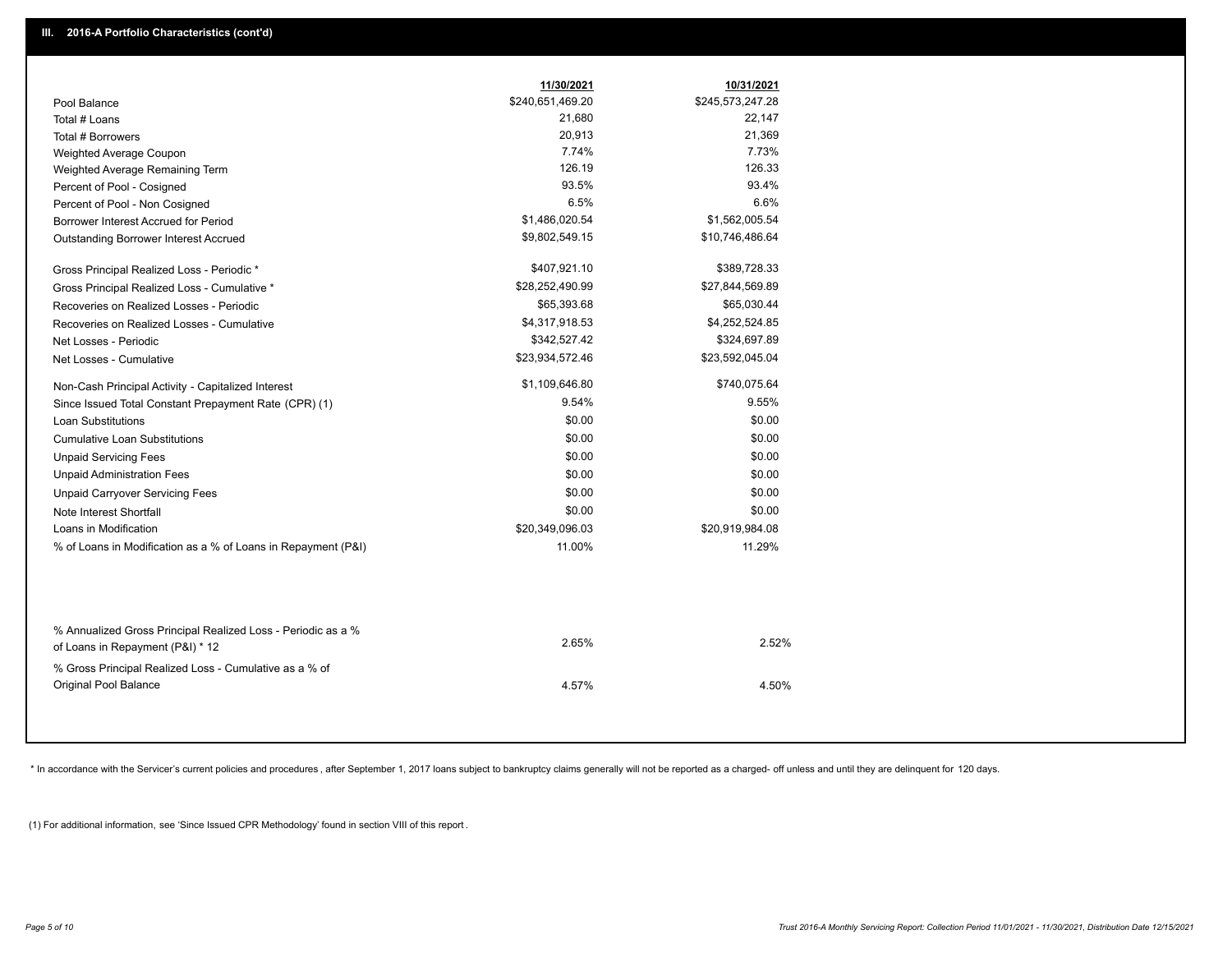#### **Loan Program**  A

|                                    | Weighted<br>Average | # LOANS  | <b>\$ AMOUNT</b> | $%$ *    |
|------------------------------------|---------------------|----------|------------------|----------|
| - Smart Option Interest-Only Loans | 6.72%               | 4,196    | \$30,235,204.30  | 12.564%  |
| - Smart Option Fixed Pay Loans     | 7.72%               | 5,862    | \$77,804,825.41  | 32.331%  |
| - Smart Option Deferred Loans      | 7.98%               | 11.622   | \$132,611,439.49 | 55.105%  |
| - Other Loan Programs              | $0.00\%$            | $\Omega$ | \$0.00           | 0.000%   |
| <b>Total</b>                       | 7.74%               | 21,680   | \$240,651,469.20 | 100.000% |

\* Percentages may not total 100% due to rounding

B

C

**Index Type**

|                       | Weighted<br>Average | # LOANS | <b>\$ AMOUNT</b> | $%$ *     |
|-----------------------|---------------------|---------|------------------|-----------|
| - Fixed Rate Loans    | 7.92%               | 4,507   | \$59,215,334.98  | 24.606%   |
| - LIBOR Indexed Loans | 7.68%               | 17,173  | \$181,436,134.22 | 75.394%   |
| - Other Index Rates   | $0.00\%$            | 0       | \$0.00           | $0.000\%$ |
| <b>Total</b>          | 7.74%               | 21,680  | \$240,651,469.20 | 100.000%  |

\* Percentages may not total 100% due to rounding

# **Weighted Average Recent FICO**

| 0 - 639<br>640 - 669<br>670 - 699 | 1,399<br>1,389 | \$16,726,289.09<br>\$16,630,057.97 | 6.950%   |
|-----------------------------------|----------------|------------------------------------|----------|
|                                   |                |                                    |          |
|                                   |                |                                    | 6.910%   |
|                                   | 2,158          | \$24,902,964.95                    | 10.348%  |
| 700 - 739                         | 4,595          | \$52,850,436.79                    | 21.961%  |
| $740 +$                           | 12,139         | \$129,541,720.40                   | 53.830%  |
| $N/A^{(1)}$                       | $\mathbf 0$    | \$0.00                             | 0.000%   |
| <b>Total</b>                      | 21,680         | \$240,651,469.20                   | 100.000% |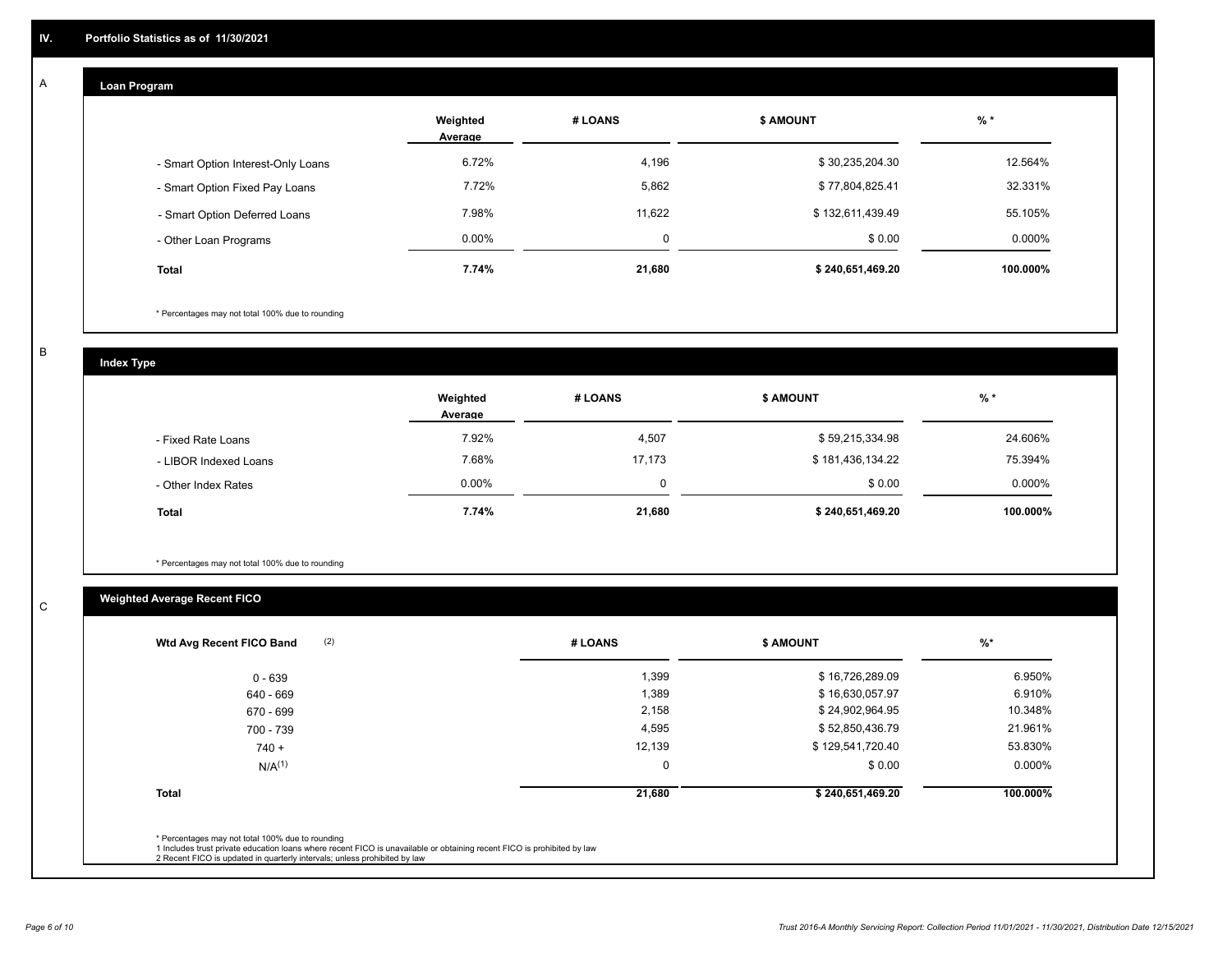| V. | 2016-A Reserve Account, Principal Distribution, and R-2 Certificate Calculations     |                  |
|----|--------------------------------------------------------------------------------------|------------------|
| А. | <b>Reserve Account</b>                                                               |                  |
|    | Specified Reserve Account Balance                                                    | \$1,557,854.00   |
|    | Actual Reserve Account Balance                                                       | \$1,557,854.00   |
| В. | <b>Principal Distribution Amount</b>                                                 |                  |
|    | Class A Notes Outstanding<br>i.                                                      | \$121,901,273.10 |
|    | ii.<br>Pool Balance                                                                  | \$240,651,469.20 |
|    | First Priority Principal Distribution Amount (i - ii)<br>iii.                        | \$0.00           |
|    | Class A and B Notes Outstanding<br>iv.                                               | \$171,901,273.10 |
|    | First Priority Principal Distribution Amount<br>٧.                                   | \$0.00           |
|    | Pool Balance<br>vi.                                                                  | \$240,651,469.20 |
|    | Specified Overcollateralization Amount<br>vii.                                       | \$72,195,440.76  |
|    | Regular Principal Distribution Amount (if (iv > 0, (iv - v) - (vi - vii))<br>viii.   | \$3,445,244.66   |
|    | Pool Balance<br>ix.                                                                  | \$240,651,469.20 |
|    | 10% of Initial Pool Balance<br>х.                                                    | \$61,822,914.68  |
|    | First Priority Principal Distribution Amount<br>xi.                                  | \$0.00           |
|    | Regular Principal Distribution Amount<br>xii.                                        | \$3,445,244.66   |
|    | Available Funds (after payment of waterfall items A through I)<br>xiii.              | \$2,115,181.27   |
|    | xiv. Additional Principal Distribution Amount (if(vi <= x,min(xiii, vi - xi - xii))) | \$0.00           |
| C. | R-2 Certificate                                                                      |                  |
|    | <b>Previous Notional Balance</b>                                                     | \$37,490,591.00  |
|    | Shortfall of Principal                                                               | \$0.00           |
|    | Shortfall of Interest                                                                | \$0.00           |
|    | <b>Current Notional Balance</b>                                                      | \$37,490,591.00  |
|    | Excess Distribution Allocated (1)                                                    | \$596,487.08     |
|    |                                                                                      |                  |
|    |                                                                                      |                  |

1. Until the notional amount of the R-2 Certificate is reduced to zero and if there is excess cash through the distribution available it will be distributed to the R-2 Certificate, otherwise the amount will be zero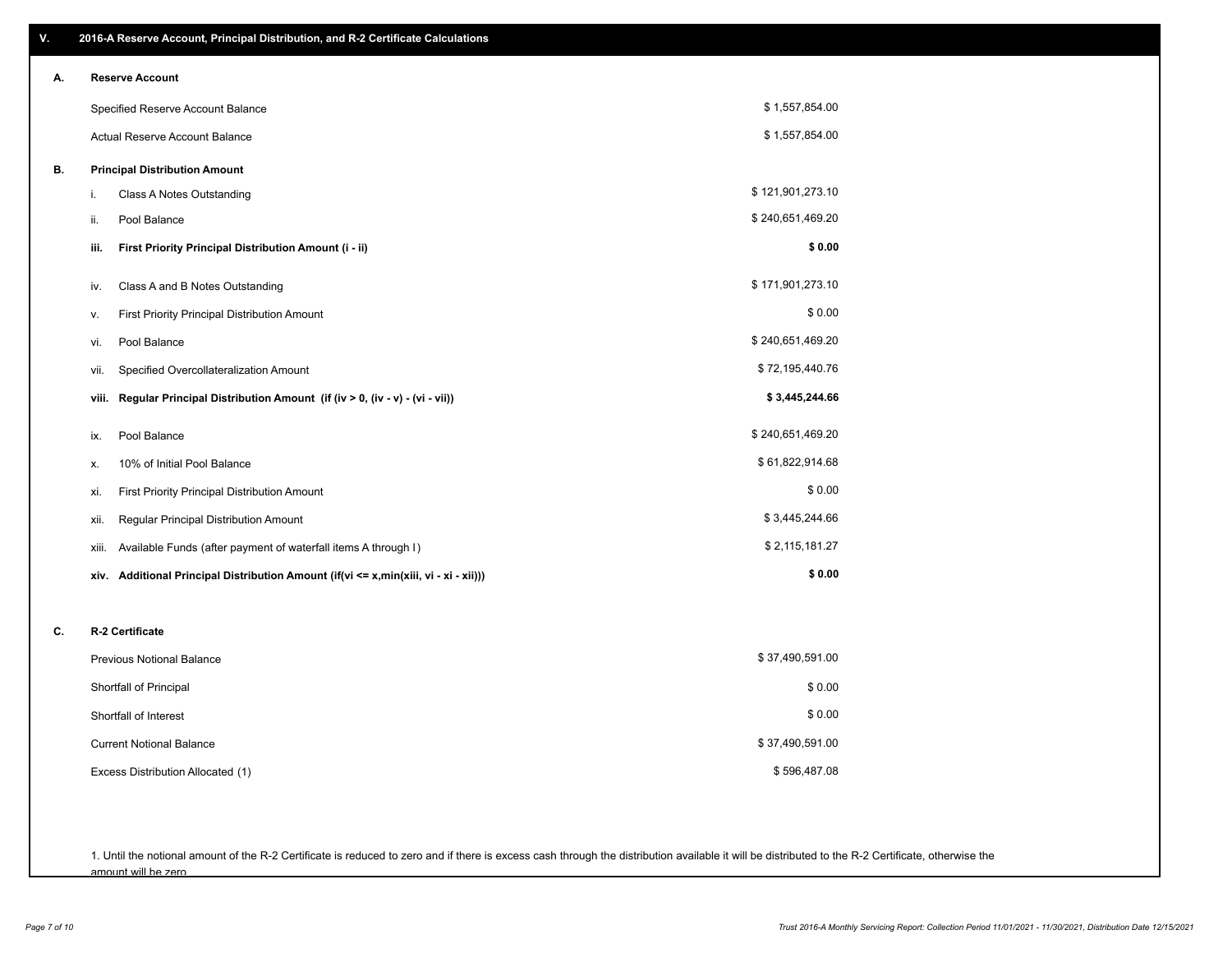|                                                         | Paid           | <b>Funds Balance</b> |
|---------------------------------------------------------|----------------|----------------------|
| <b>Total Available Funds</b>                            |                | \$6,066,454.30       |
| <b>Trustee Fees</b><br>A                                | \$0.00         | \$6,066,454.30       |
| <b>Servicing Fees</b><br>В                              | \$158,486.27   | \$5,907,968.03       |
| C<br>i. Administration Fees                             | \$8,333.00     | \$5,899,635.03       |
| ii. Unreimbursed Administrator Advances plus any Unpaid | \$0.00         | \$5,899,635.03       |
| Class A Noteholders Interest Distribution Amount<br>D   | \$231,323.68   | \$5,668,311.35       |
| Е<br>First Priority Principal Payment                   | \$0.00         | \$5,668,311.35       |
| Class B Noteholders Interest Distribution Amount<br>F.  | \$107,885.42   | \$5,560,425.93       |
| <b>Reinstatement Reserve Account</b><br>G               | \$0.00         | \$5,560,425.93       |
| H<br>Regular Principal Distribution                     | \$3,445,244.66 | \$2,115,181.27       |
| <b>Carryover Servicing Fees</b>                         | \$0.00         | \$2,115,181.27       |
| Additional Principal Distribution Amount<br>J           | \$0.00         | \$2,115,181.27       |
| Unpaid Expenses of Trustee<br>Κ                         | \$0.00         | \$2,115,181.27       |
| Unpaid Expenses of Administrator<br>L                   | \$0.00         | \$2,115,181.27       |
| i. Remaining Funds to the R-1 Certificateholder(s)<br>м | \$1,518,694.19 | \$596,487.08         |
| ii. Remaining Funds to the R-2 Certificateholder(s)     | \$596,487.08   | \$0.00               |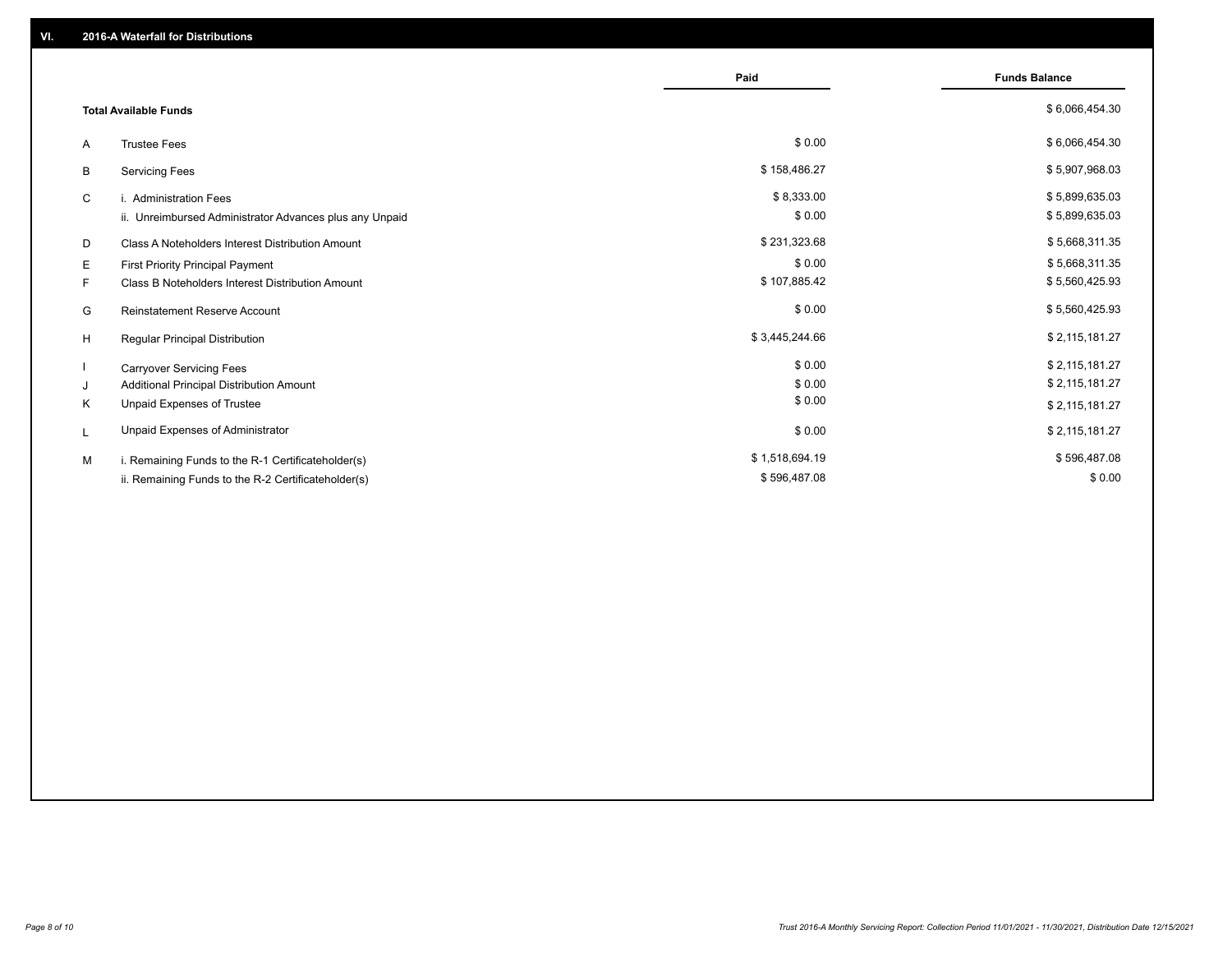| <b>Distribution Amounts</b>                                |                         |                         |                         |
|------------------------------------------------------------|-------------------------|-------------------------|-------------------------|
|                                                            | A <sub>2</sub> A        | A2B                     | в                       |
| Cusip/Isin                                                 | 78449FAB7               | 78449FAC5               | 78449FAD3               |
| <b>Beginning Balance</b>                                   | \$75,495,674.81         | \$46,405,598.29         | \$50,000,000.00         |
| Index                                                      | <b>FIXED</b>            | <b>LIBOR</b>            | <b>LIBOR</b>            |
| Spread/Fixed Rate                                          | 2.70%                   | 1.50%                   | 2.50%                   |
| Record Date (Days Prior to Distribution)                   | 1 NEW YORK BUSINESS DAY | 1 NEW YORK BUSINESS DAY | 1 NEW YORK BUSINESS DAY |
| <b>Accrual Period Begin</b>                                | 11/15/2021              | 11/15/2021              | 11/15/2021              |
| <b>Accrual Period End</b>                                  | 12/15/2021              | 12/15/2021              | 12/15/2021              |
| Daycount Fraction                                          | 0.08333333              | 0.08333333              | 0.08333333              |
| Interest Rate*                                             | 2.70000%                | 1.58925%                | 2.58925%                |
| <b>Accrued Interest Factor</b>                             | 0.002250000             | 0.001324375             | 0.002157708             |
| <b>Current Interest Due</b>                                | \$169,865.27            | \$61,458.41             | \$107,885.42            |
| Interest Shortfall from Prior Period Plus Accrued Interest | $\mathsf{\$}$ -         | $\mathsf{\$}$ -         | $$ -$                   |
| <b>Total Interest Due</b>                                  | \$169,865.27            | \$61,458.41             | \$107,885.42            |
| <b>Interest Paid</b>                                       | \$169,865.27            | \$61,458.41             | \$107,885.42            |
| <b>Interest Shortfall</b>                                  | $\mathsf{\$}$ -         | $\mathsf{\$}$ -         | $$ -$                   |
| <b>Principal Paid</b>                                      | \$2,133,702.66          | \$1,311,542.00          | $$ -$                   |
| <b>Ending Principal Balance</b>                            | \$73,361,972.15         | \$45,094,056.29         | \$50,000,000.00         |
| Paydown Factor                                             | 0.009787627             | 0.009787627             | 0.000000000             |
| <b>Ending Balance Factor</b>                               | 0.336522808             | 0.336522808             | 1.000000000             |

\* Pay rates for Current Distribution. For the interest rates applicable to the next distribution date, please see https://www.salliemae.com/about/investors/data/SMBabrate.txt.

**VII. 2016-A Distributions**